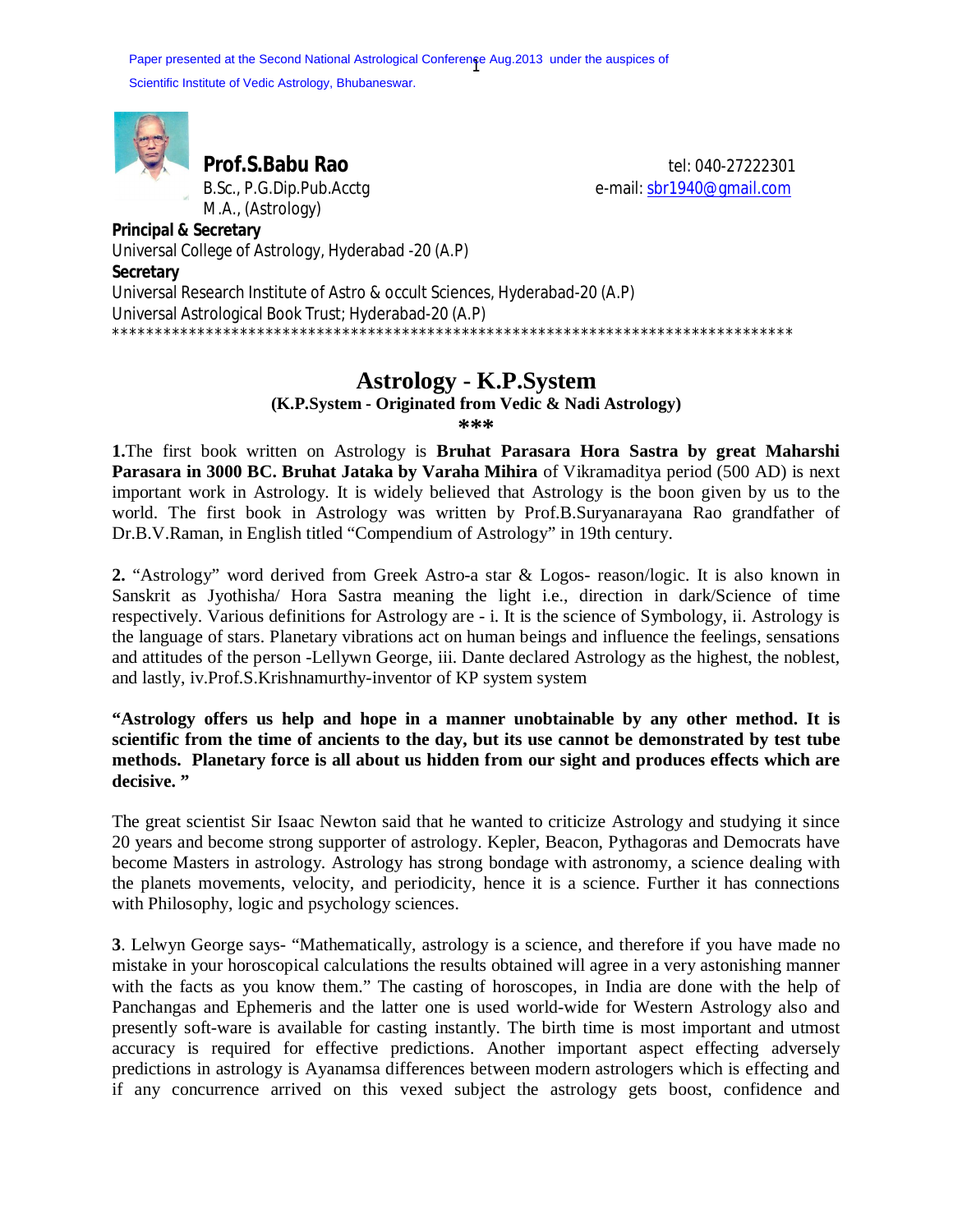encouragement from the public. Further there is no patronage, encouragement and support from the government by aid of funds and including in academic curriculum at the university level. Presently some action is being taken on these lines. In Olden Days the royal patronage, honor and respect for astrology was accorded by the rulers and after our ancestor Indian Sages Chinese, Greeks, Chaldeans and Egyptians patronized and developed. Unless astrological knowledge was possessed one could not become emperor in olden Chinese kingdom.

**4.** Whatever method is studied whilst learning astrology the basic characteristics of- Planets (Graha), Rasis and Bhava Tatwas i.e., characteristics, are the same and more control on these knowledge the more effective will be the analysis/predictions of the astrology. There are various systems of Astrology- Parasara (Traditional), Gemini, Tajaka, Nadi (Brughu and Dhruva/Satya), Krishna Murthy Paddhathi (KP System) and Western.

**5**. Casting of Horoscope: This is done with the help of Panchanga in olden days and in modern times by using Lahiri's Table of Ascendants and Lahiri Ephemeris Parasara charts are being cast and for KP Chart Raphael Tables of Ascendants, Astrological Tables for all (Ready Reckoner) and KP Ephemeris of the required year are used. However, now a day's various softwares are available for instant casting of horoscopes thus leading to ignorance of knowledge in casting. But its applicability and use is not deniable. The coincidence of Ayanamsa i.e., Precision of equinoxes when Sayana & Nirayana system had the same in the past which is varying to Astrologer to Astrologer, for KP and N.C.Lahiri they are 291 & 285 AD respectively. The value of Ayanamsa variation per year is that of Newcomb i.e., 50.2399475' was considered by Prof. KSK for his KP Chart casting.

In KP Chart Rasi and Bhava are not synonymous as in Parasara. Here Bhava is known as Cusp and it may start anywhere in a rasi and extend to another rasi. At times there will be two or three cusps in a rasi as latitude is nearing 60o in that case there will be no cusp in a rasi. The cusp range will not be 30o and it may be approximate or more and no fixed one. Cusp/Bhava in KP means it is the border between two succeeding bhavas, one ending and the next bhava commencing. The system followed in House division is Porphyrys/Sripathy system

## **History and Basics of K.P.System**

**6. Introduction:** Prof.K.S.Krishna Murthy (KSK) is the inventor/discoverer of this astrological system a scientific and mathematical study and evolution after great and considerable period of struggle in modern era and he is known as "**Aadhunik Varamihira."** The predictions given will be the same for any astrologer with the same horoscope as well timing of the event which is simple, accurate and scientific.

i) **History**: KSK birth particulars are DOB: Sunday1-11-1908, TOB: 12.11pm and POB: Thiruvariyaru (10o N15', 79o-15') Sravana Nakshathra (Kanya rasi) and Makara Lagna and Date of expiry were at 2 am on 30-3-1972. After education from St.Joseph College, Tiruchirapalli entered into service at the King Institute, Guindy, Chennai in Public Health Dept., Tamilnadu on 14-7-1927. He had fascination, dedication eagerness and sincerity for the study of Astrology and studied both Parasara and Western systems from Jul'27 from 1934. He critically analysed for failure of predictions as well as timing of events and caused dissatisfaction on the results of Astrology, during 1934-46. From 1939 with two assistants carried out research and developed the concept of Sub-lord Theory basing on Satya Nadi finally in 1951. He received Uchchistha Maha Ganapathi through Jagadguru and consequently KSK attained his goal. He got great inspiration and urge to teach and propagate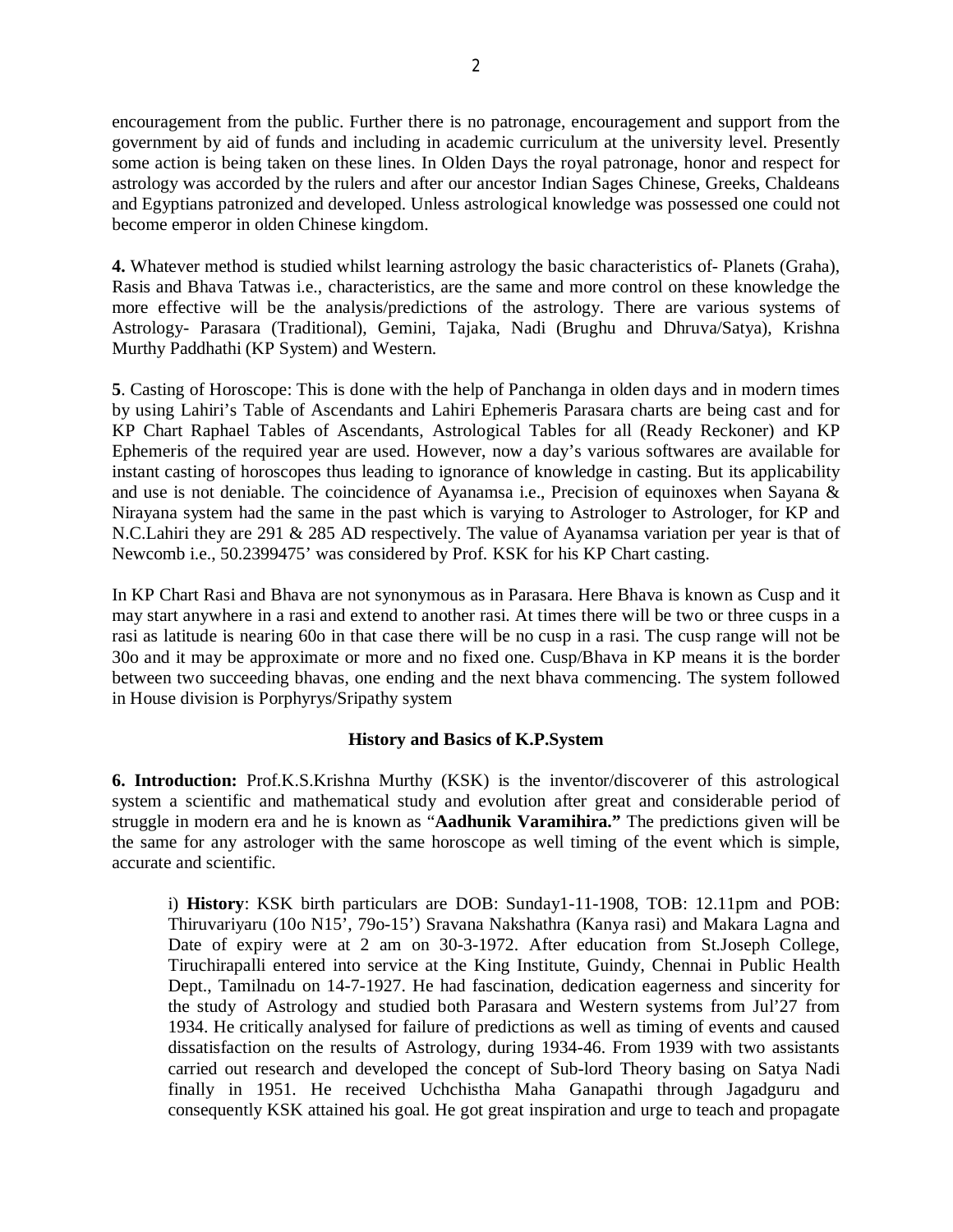KP system to eager students, who need not become professional astrologers for earning sake; till 1961. He retired from service voluntarily on19-9- 1961. From 20-3-1963 Astrology & Athristha, KP Ephemeris for the years 1911-1970 and 6 KP Readers were published and Prof. KSK was awarded 2 titles- a) Jyothish Marthand and b) Sothida Mannan for his astrological yeoman services.

**ii) System:** KP system invented by KSK is only Parasara modified to the present modern period applying certain aspects of Western Astrology, like– cusps, Fortuna and Western aspects; thereby one could be able to give predictions and timing of event accurately. Apart from taking the Western concepts, as stated above, KSK discovered Sub-lord, Ruling planets, Significators Table, special role to the nodes and Horary No. 1-249 chart for answering the question astrology.

There are no sub-divisional charts, including Navamsa and only birth chart is available for analysis purpose and Dasa considered only Vimsothari/Udu of 120 years duration for timing of the event. He took the concept of Dhruva Nadi which was the basis for Meenas-1 & 2 (who developed Stellar Astrology) for evolution of Sub-lord.

**a.** *Dhruva Naadi (Meenas) concept***:** A zodiac is divided into 12 rasis of 360o and therefore each rasi is 30o, consisting of 9 parts/Padas each part being 3os20' constituting 21/4 stars in each rasi. Thus a rasi was divided into 2 stars and one pada, as each star has 4 padas. Each star has lord and lord of each star is known as Star Lord. This Predictive Stellar Astrology was developed in 1936, by Late R.Gopala Krishna Rao and NV Raghavachary known as Meena-1&2 respectively. Dr. NVR Raja (Meena-2 Jr. an ardent student of Universal College of Astrology-Hyderabad), Chairman, JKR Astro Research Foundation, Hyderabad is propagating presently this system. KSK extended this concept to all the 27 stars in the zodiac and each star of  $13^{\circ}20'$  divided into 9 parts/division of  $3^{\circ}20'$  and the lord of division in a star is known as SUB LORD. These 9 parts i.e. Sub lords will be in the order and proportion of Vimsothari Dasa and first part starting with the same lord. Thus in a KP chart we have Cusp/Bhava Lord (i.e., Sign lord where a cusp/Planet), Star lord and Sub lord. Similarly, we have Planet's Sign, Star and Sub lords. Dasa, Bhukthi and Antara lords become Star, Sub and Sub-sub lords.

**b.** *Ruling Planets (RP):* Those planets, which are ruling at the time of query and contribute for the fructification of the event, are called Ruling Planets. This is the important extract for horoscopes judgment and they are nine in the descending order (from the powerful to the least) – Lagna Sub-lord, Lagna Star lord, Lagna Sign lord; Moon sub-lord; Moon star lord and Moon sign lord and lastly Day Lord. KSK has taken only seven RPs, excluding Lagna & Moon Sub-lords.

Note: 1. If any of the planets which strongly aspects or conjoins the nine ruling planets it can also be included in the RPs.

2. If any of the RPs is retrograde or posited either in the star or sub of a retrograde planet, reject that planet during the period of retrogression and accept the remaining.

*Important RPs Rules are*- i. The ruling planets at the time of sitting for judgment are the same to that of the horary time, ii. The RPs at the time of the fructification of the event is the same to that of the birth time/horary time. The presence of RPs is to be same but not the order.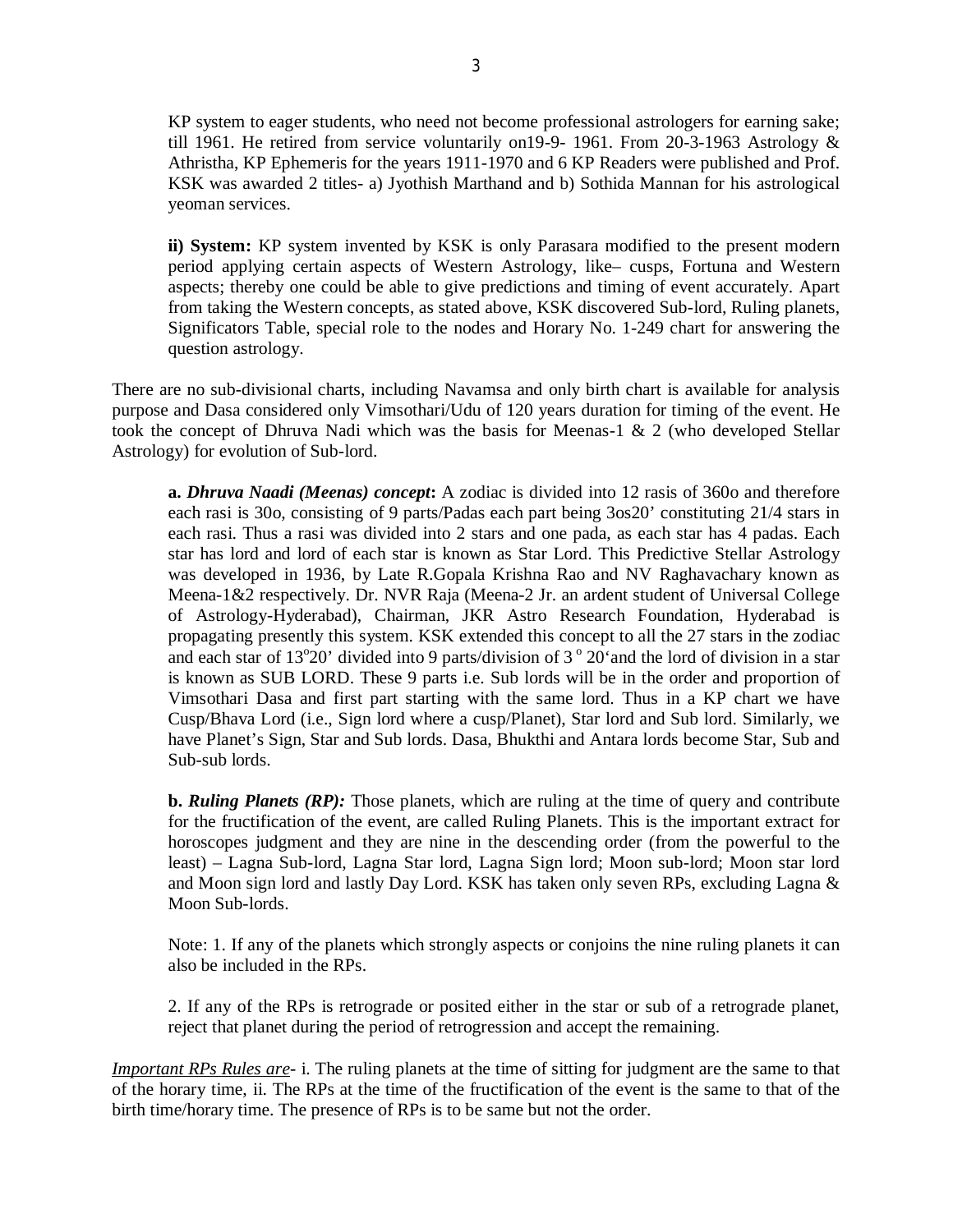*Application of RPs*: The RPs have a definite role in **i.** fructification of event by finding the common planets between the fruitful significators of an event and RPs during their conjoined period. **ii**. To verify the correctness of chart by verifying the RPs of a chart with that of arrival time of the consultant. **iii**. Rectification of birth time.

*c. Significators Table***:** A planet is said to be a significator of a particular house when it has capability of offering result of that house due to its stellar and positional status which will be low, medium and high category. The following are the significators of a Bhava in the order of the strength.

i. Planet in the constellation of the occupant of the Bhava (Strongest).(PCO)

ii. The occupant of the Bhava.(OCC)

iii. The planet in the constellation of the Bhava Lord.(PCBL)

iv. The Bhava Lord. (BL)

v. The planets conjoined with the above significators and aspecting the cusp and the planets therein. (Aspects)

Note: 1. The nodes are to be included as significators if they are conjoined /aspected /tenanted in the house of significators.

2. Where there are 2 or more planets in i to iii above, all the planets share in the fructification of the event according to their strength.

Selection of fruitful significators: The prediction will be accurate basing on the selection of fruitful and rejecting temptor (false) significators. Selection will be made amongst them either on selective basis in the order of strength or by eliminating the tempters/weak significators--

i. If a planet is connected with the concerned Bhavas and becomes significator of the relevant houses and if also posited in the subs of any of the significators of the concerned houses, then the planet gives more dependable results.

ii. If any planet is posited in his own sub it is stronger planet.  $\&$ 

iii. If S/L is in beneficial aspect with constellation lord.

*d. Role of Nodes:* Rahu and Ketu, the nodes were allotted special roles in KP` system prediction. They are considered as direct and move in opposite direction. Rahu and Ketu represent the planets in the order of priority- the planets that conjoin, aspect, its star and sign lords. In other words, the nodes represent the planets in this order if those planets are not the significators concerned. Similarly, if nodes do not come under the significators, these planets represent Rahu or Ketus accordingly.

**e.** *Aspects and conjunctions***:** An aspect is the angular distance of celestial longitude between two points in the zodiac, between two planets or one planet and a rasi. Two or more planets in the same rasi are known as conjunction. Aspect and conjunction are more powerful within the orb of  $8^\circ$ . Western aspects were preferred for effective results compared to Parasara aspects by KSK.

**iii. Judgement:** *a. Punarphoo*—If in a chart there is a connection between Saturn and Moon for a relevant Bhava then that particular Bhava result will be abnormally delayed with obstructions and frustrations. Saturn will have more adverse effect being the slow moving planet.

*b. Improving houses*—1,2,3,6,10 & 11 houses are improving houses to the native and the remaining houses are improving houses for 7th Bhava/opposite party. The more connections to a particular Bhava with improving houses the more powerful and favourable result for the concerned Bhava.